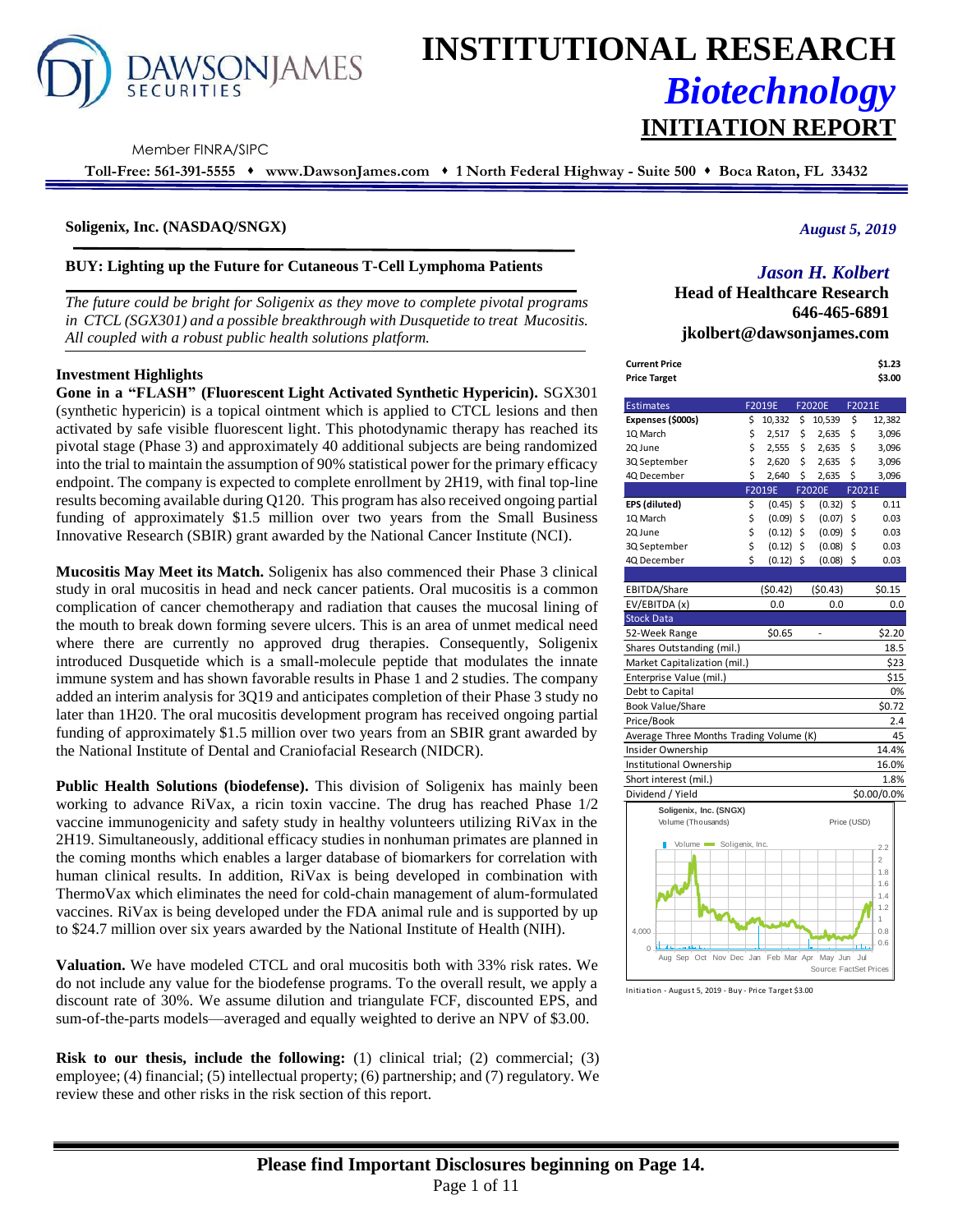#### **Exhibit 1. Milestones and Catalysts for Soligenix**

| <b>Product</b> | Geography | <b>Indication</b>                                           | Event                             | <b>Timeline</b> | Impact   |
|----------------|-----------|-------------------------------------------------------------|-----------------------------------|-----------------|----------|
| SGX942         | US        | <b>Mucositis</b>                                            | Phase III Interim Analysis        | 3Q-2019         | $^{+++}$ |
| Rivax          | US        | <b>Ricin Vaccine</b>                                        | Phase II Initiation               | 2H-2019         |          |
| ThermoVax      | US        | Thermostability of aluminum adjuvanted<br>vaccine for ricin | Phase I/II Human Study Initiation | 2H-2019         |          |
| SGX301         | US        | Cutaneous T-cell Lymphoma                                   | Phase III Completion              | 1Q-2020         | $^{+++}$ |
| <b>SGX942</b>  | US        | <b>Mucositis</b>                                            | Phase III Completion              | 1H-2020         | $^{++}$  |
| Rivax          | US        | <b>Ricin Vaccine</b>                                        | Phase I/II Study Completion       | 1H-2020         | $^{++}$  |
| SGX203         | US        | Pediatric Crohn's Disease                                   | Phase III Initiation              | TBD             |          |
| SGX201         | US        | <b>Acute Radiation Enteritis</b>                            | Phase II Initiation               | <b>TBD</b>      |          |
| OrbeShield     | US        | <b>GIARS</b>                                                | <b>Pre-clinical Testing</b>       | TBD             |          |
| <b>SGX943</b>  | US        | <b>Infectious Disease</b>                                   | <b>Pre-clinical Testing</b>       | <b>TBD</b>      |          |

Stock Significance Scale: + of moderate importance; ++ higher level; +++ highly

*Source: Dawson James* 

Soligenix has been focused on completing the development of SGX301 and SGX942. In addition, RiVax will continue to be studied in combination with ThermoVax. The program has received finacial support from the NIH. While Soligenix has several other drugs in their pipeline, the company is prioritizing its lead programs to maximize the efficent use of its capital.

## **Exhibit 2. Soligenix Pipeline Specialized BioTherapeutics**

| <b>Product Candidates</b>                               | <b>Preclinical</b> | <b>Phase 1</b>                              | <b>Phase 2</b>              | Phase 3                               | <b>Market</b>                         |
|---------------------------------------------------------|--------------------|---------------------------------------------|-----------------------------|---------------------------------------|---------------------------------------|
| <b>SGX301</b><br>Cutaneous T-Cell Lymphoma (CTCL)       |                    | <b>ORPHAN &amp; FAST TRACK DESIGNATION</b>  |                             |                                       | Enrolling; Ph. 3<br>data 1Q 2020*     |
| <b>SGX942</b><br>Oral Mucositis in Head & Neck Cancer** |                    | <b>FAST TRACK DESIGNATION</b>               |                             | data 1H 2020*                         | Enrolling: Ph. 3                      |
| <b>SGX203</b><br><b>Pediatric Crohn's Disease**</b>     |                    | <b>ORPHAN &amp; FAST TRACK DESIGNATIONS</b> |                             | funding and/or partnership*           | Initiation contingent upon additional |
| <b>SGX201</b><br><b>Radiation Enteritis**</b>           |                    | <b>FAST TRACK DESIGNATION</b>               | funding and/or partnership* | Initiation contingent upon additional |                                       |

## **Public Health Solutions\*\***

| <b>Product Candidates (FDA Animal Rule)</b>                                                           | <b>Proof-of-Concept</b> | <b>Animal</b>                              | <b>Phase 1</b>                             | Phase 2/3                                                     | <b>Market</b> |
|-------------------------------------------------------------------------------------------------------|-------------------------|--------------------------------------------|--------------------------------------------|---------------------------------------------------------------|---------------|
| $RiVax^{\circledcirc}$ + ThermoVax <sup>®</sup> platform – Vaccine<br><b>Ricin Toxin Pre-Exposure</b> |                         | <b>ORPHAN DESIGNATION</b>                  |                                            | <b>NIH Contract Award</b><br>of up to \$24.7M                 |               |
| OrbeShield® - Therapeutic<br><b>GI Acute Radiation Syndrome (GI ARS)</b>                              |                         | <b>ORPHAN &amp; FAST TRACK DESIGNATION</b> |                                            | <b>BARDA and NIH Contract Awards</b><br>of \$18M collectively |               |
| SGX943 - Therapeutic<br><b>Emerging Infectious Disease</b>                                            | <b>FAST TRACK</b>       | USG awards of \$900,000 to date;           | positive proof of concept preclinical data |                                                               |               |

Denotes funding in whole or in part by NIH, DTRA, BARDA and/or FDA

*Source: Soligenix*

*A special thanks to Ryan Swiezbin- Quinnipiac University, Chase Shea - Georgetown University, Alex Levy - University of Wisconsin-Madison , Jesse Clark - University of Florida, Tucker Kolbert - University of Wisconsin -Madison, Clayton Berger – Skidmore College, for their research contributions to this report.*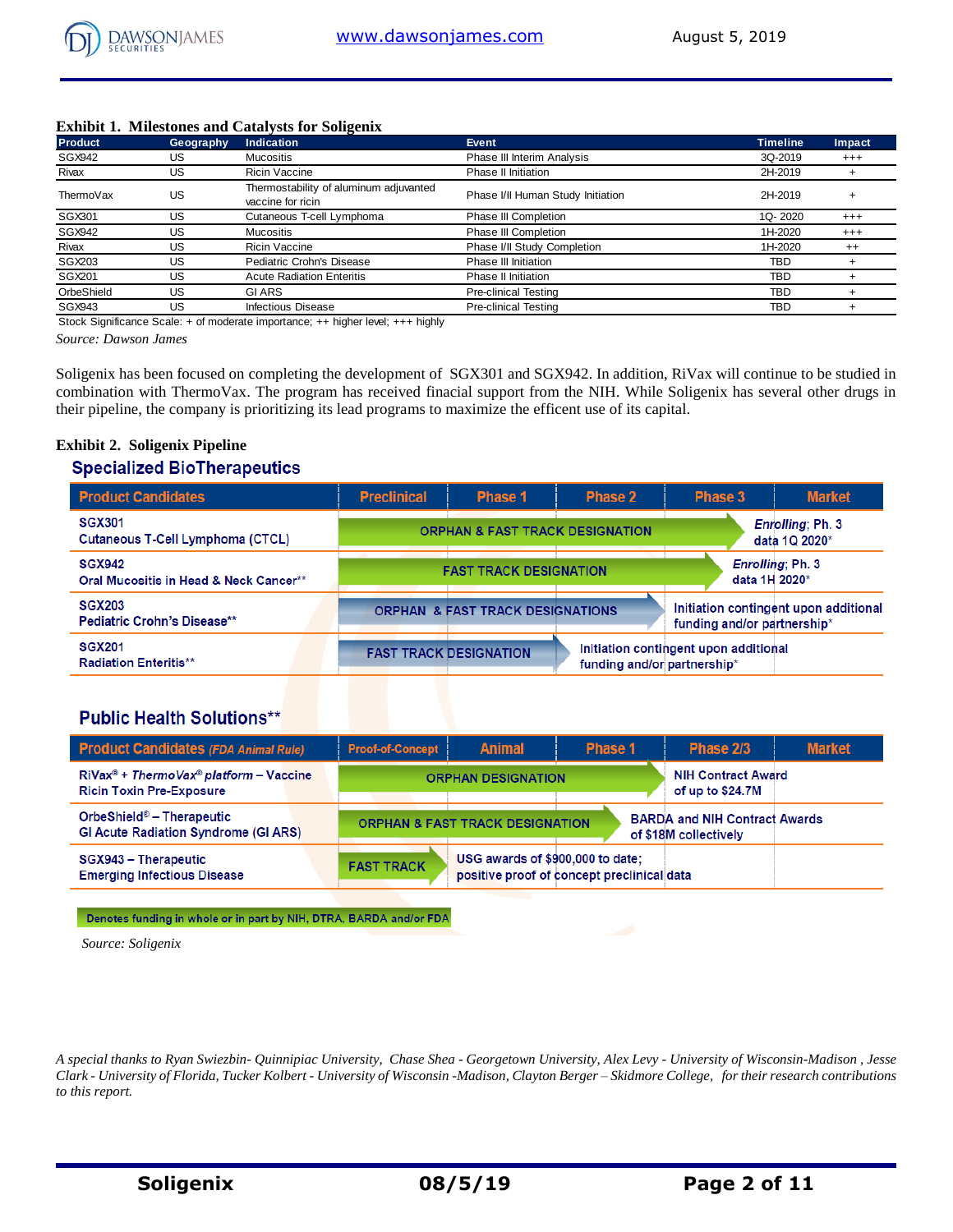

#### **Company Overview**

Soligenix Inc. is a late-stage biopharmaceutical company focused on developing and commercializing products to treat rare diseases where there is an unmet medical need. Soligenix is split into two divisions which includes a biotherapeutics segment and a public health solutions sector. The biotherapeutic division is devoted to the advancement of products for orphan diseases and areas of unfulfilled medical treatment such as cutaneous T-cell lymphoma, oral mucositis, pediatric Crohn's disease, and acute radiation enteritis. Conversely, the public health solutions segment has been progressing vaccines and therapeutics for military and civilian uses in the areas of ricin exposure, acute radiation syndrome, and emerging and antibiotic resistant infectious disease. Each sector has several drugs in the pipeline that could boost revenues considerably.

**Bull Case.** Soligenix has developed two novel, late stage drugs that could effectively treat patients who are suffering from CTCL and oral mucositis. CTCL currently affects over 40,000 Non-Hodgkin lymphoma patients (NHL) worldwide with 3,000 new cases reported in the United States every year. There is no approved first-line therapy. The current standard of care given to treat CTCL is psoralen given with ultraviolet-A (UV-A) light, referred to as PUVA. However, PUVA itself has risk. Treatment with the therapy contains warning for potential future malignancies (melanoma) as psoralen is mutagenic and UV-A light is considered carcinogenic. Patients typically can expect to undergo upwards of 70 treatments per year, balancing the need for near term efficacy versus the future risk that might result from treatment exposure. SGX301, appears to ameliorate these risks, having established an excellent safety profile in the current Phase 1 and 2 trials. As there are no approved first-line therapies yet, for this type of cancer, SGX301 should be in an ideal position to capture the opportunity, initially in the U.S, and globally (\$250 million global market). Switching gears to mucositis, here too, there are no FDA-approved treatments for patients. While there have been numerous attempts, all have thus far, failed. Dusquetide is an innate defense regulator and the active ingredient in SGX942. This drug is unique in that it addresses the underlying innate immune dysfunction that contributes to the severity and duration of mucositis. The innate immune response is the first response initiated upon chemo- or radiation-induced cell death so modulating this response may contribute to the prevention of oral mucositis or limit its duration. For the convenience of the patient, the drug is administered twice a week through a brief four minute IV infusion during chemoradiation treatment while the individual is present at their clinician's office or hospital. Critical to understand, is mechanistically, SGX942 does not act as a growth factor, which represents the direction of most historic attempts to treat and or prevent mucositis. If the clinical trial is successful, SGX942 has the potential to become part of the standard of care for treating oral mucositis, particularly in head and neck cancers. We view the biodefense segment as optional upside to the company. The RiVax vaccine has commenced a Phase 1/2 trial (establish the safety profile in man). While forecasting the commercial opportunity is difficult, we do see other value drivers such as the opportunity for Soligenix to receive a Priority Review Voucher (PRV), provided the vaccine is approved.

**Bear Case.** Soligenix may have two viable assets in SGX301 and SGX942 but they are both clinical assets, based on relatively small Phase 2 studies that need to be validated in the current larger Phase 3, pivotal studies. Bears are likely to be sceptical until data proves them wrong. In terms of the public health solutions platform, it is both difficult to value and rarely have we seen investors value this area, because of its dependence on the U.S. Government for funding and purchase.

**Our Take.** We see two key assets, SGX301 and SGX942 which may change the treatment paradigms in CTCL and oral mucositis, respectively. SGX301 and SGX942 have shown favorable results in proof of concept (Phase 2) trials. Pivotal success in either or both indications can be transformative for patients, and the company. SGX301 and SGX942 address an unmet medical need in their respective markets (CTCL and Mucositis). Both drugs have received fast track designation and SGX 301 has also received orphan designation. Both drugs have demonstrated an excellent safety profile and as such, we believe even with moderate efficacy, the products are approvable. On top of these two opportunities investors also have exposure to the "public health solutions" or BioDefense platform and a pipeline of earlier stage opportunities. With a market capitalization of ~20M we see a favorable risk-reward scenario.

**Finances.** As of the 1Q19, Soligenix reported \$7.2M in cash, which should fund operations across multiple catalysts over the next 12 months. Also, we note that the company has been able to offset some of their costs with government grants, reducing their capital needs. The company has just under 18.6 million fully diluted shares outstanding. Our model assumes additional raises and as such, our valuation is based on a fully diluted, out-year (2030) share count of 37.47 million.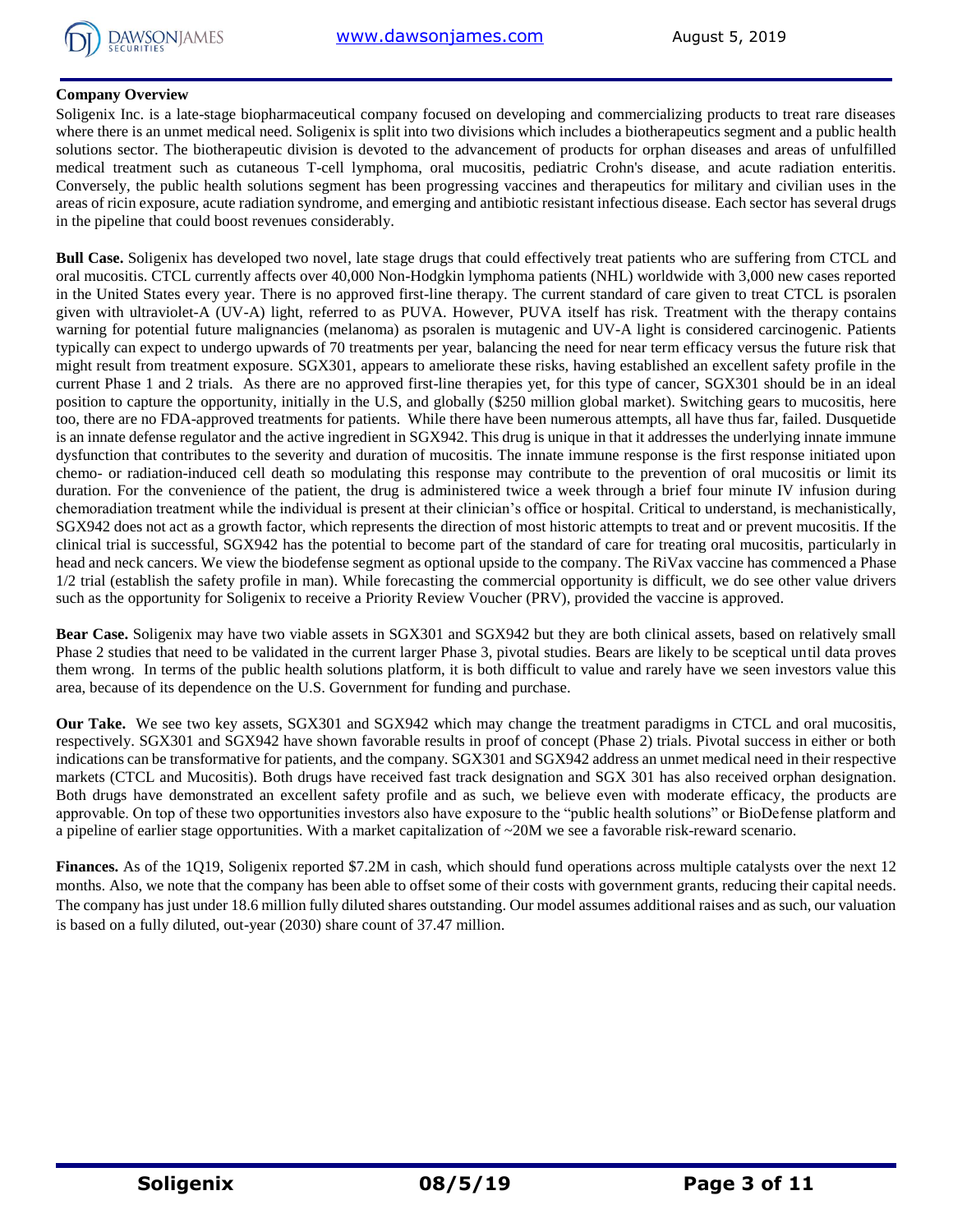

#### **Exhibit 3. Multiple Potential Value Drivers**



*Source: Soligenix* 

Soligenix has multiple catalysts coming up in the next two years**.** Their biotherapeutic program is currently prioritizing two compounds; SGX301 (fluorescent light activated synthetic hypericin) and SGX942 (Dusquetide). SGX301 is a topical ointment which is applied to cancerous lesions and then activated with a safe visible fluorescent light. Synthetic hypericin, the active ingredient in SGX301, tends to accumulate in T-cells. When the ointment is activated inside the cancer cells, oxygen radicals are created which subsequently cause cellular toxicity, killing the targeted T-cells. This results in the clearing of CTCL lesion which is thought to decrease the risk of disease progression. Along with SGX301, SGX942 is nearing completion and is a small-molecule peptide that modulates a person's innate immune system. The peptide up-regulates anti-inflammatory cytokines while down-regulating pro-inflammatory cytokine. Oral mucositis is believed to be caused by an overactive immune response that occurs after chemotherapy or radiation-induced cell death. By modulating the innate immune response of an individual's body, this drug may help assuage this debilitating condition. Both drugs have reached pivotal (Phase 3) trials with final data read-outs by the first quarter of 2020. If the results of either study are significant, we expect an NDA submission by the second half of 2020 which sets up commercialization by 2021.

Simultaneously, the public health solutions program of Soligenix has been conducting further research into RiVax combined with ThermoVax. RiVax is a safe alum-adjuvanted subunit vaccine which may prevent death and injury from exposure to ricin toxin. When combined with ThermoVax, this vaccine can be stored at room temperature for extended periods of time making it compatible with the United States government stockpiling requirements. Soligenix plans to commence a placebo-controlled, double-blind, randomized Phase 1/2 study of RiVax which is expected to take approximately 18 months to complete. If the vaccine is safe and effective, then the company will continue to a Phase 2 trial in 2020.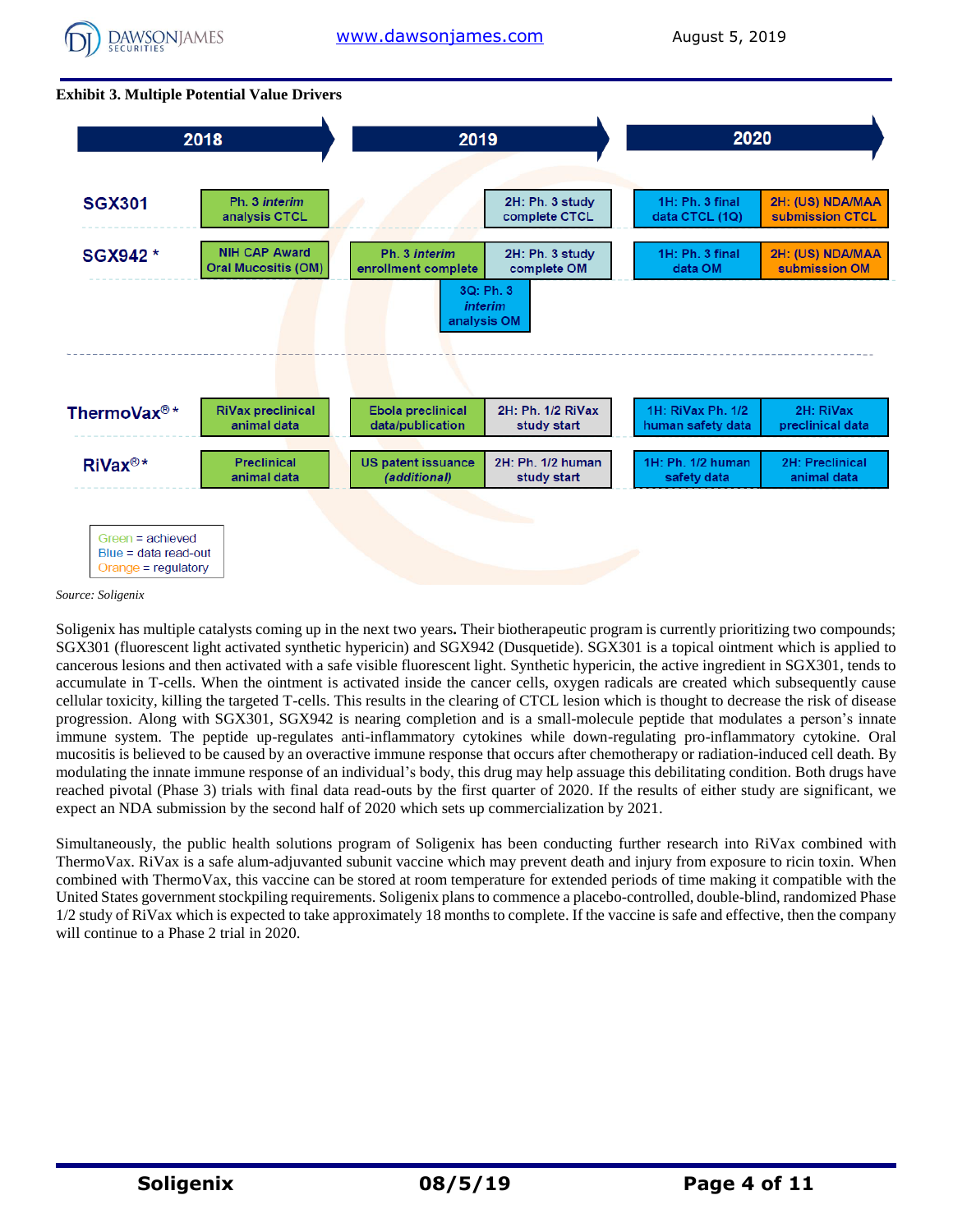

**SGX301 P3 study design:** The trial is a double-blind, randomized, placebo controlled, trial that will enroll 160 subjects to receive three treatment cycles (8 weeks in duration), 2x weekly. In the first treatment cycle, 107 subjects are to receive SGX301 and 53 placebo treatments of their index lesions. In the second cycle, all subjects will receive SGX301 and in the third cycle all subjects will receive SGX301 treatment of all their lesions. The primary endpoint is Partial or Complete Response of lesions defined as  $\geq$  50% culmative reduction in total Composite Assessment of Index Lesion Disease Severity (CAILS) score for 3 index lesions at the Cycle 1 evaluation visit (Week 8) compared to baseline.

#### **Modeling Assumptions: SGX 301**

- **1. Prevalence.** There are an estimated 40,000 individuals who have been diagnosed with CTCL worldwide. In the United States, 3,000 new cases are diagnosed each year.
- **2. Clinical and regulatory outcome assumptions.** We assume final top-line results for the SGX301 Phase 3 study will become available Q1-20. If the trial is successful, we can expect an NDA / approval in 2021. As such, we anticipate that Soligenix will begin to commercialize SGX301 in 2021.
- **3. Product assumptions.** We assume that a yearly treatment cycle for SGX 301 at \$8,000. We also predict that the cost of the drug will increase by 1% a year but this number may be too conservative since the current off-label treatments are priced at \$10,000.
- **4. Risk adjustment.** We assign a 33% risk adjustment to our therapeutic model of SGX 301 based on the Phase 3 approval rate of drugs in the oncology field according to BioMedTracker and Amplion.

| <b>SGX301 (CTCL)</b>                       |          |         |         |         |          |           |         |         |            |         |            |                 |         |
|--------------------------------------------|----------|---------|---------|---------|----------|-----------|---------|---------|------------|---------|------------|-----------------|---------|
| <b>SGX301 Revenues Model</b>               | 2018     | 2019    | 2020    | 2021    | 2022     | 2023      | 2024    | 2025    | 2026       | 2027    | 2028       | 2029            | 2030    |
| <b>CTCL Prevalance</b>                     | 40,000   | 42,800  | 45,796  | 49,002  | 51,942   | 55,058    | 58,362  | 61,280  | 64,344     | 67,561  | 70,264     | 73,074          | 75,997  |
| Market Size Growth                         | 7%       | 7%      | 7%      | 6%      | 6%       | 6%        | 5%      | 5%      | 5%         | 4%      | 4%         | 4%              | 3%      |
| Treated with SGX 301                       | 37,000   | 39,590  | 42.361  | 45,327  | 48,046   | 50,929    | 53,985  | 56,684  | 59,518     | 62,494  | 64,994     | 67,594          | 70,297  |
| Elgible patients with insurance etc. (75%) | 27.750   | 29.693  | 31.771  | 33,995  | 36.035   | 38,197    | 40,489  | 42.513  | 44.639     | 46,871  | 48.745     | 50.695          | 52,723  |
| <b>Market Penetration</b>                  | 0%       | 0%      | 0%      | 4%      | 6%       | 8%        | 10%     | 12%     | 14%        | 16%     | 18%        | 19%             | 20%     |
| <b>Treatable Patients</b>                  | $\Omega$ | 0       |         | 1360    | 2162     | 3056      | 4049    | 5102    | 6249       | 7499    | 8774       | 9632            | 10545   |
| Average Cost of Therapy                    | \$8,000  | \$8,000 | \$8,000 | \$8,000 | \$8,080  | \$8,161   | \$8,242 | \$8,325 | \$8,408    | \$8,492 | \$8,577    | \$8,663         | \$8,749 |
| Price Growth                               | 0%       | $0\%$   | 0%      | $1\%$   | $1\%$    | $1\%$     | 1%      | 1%      | $1\%$      | $1\%$   | 1%         | 1%              | 1%      |
| Total Sales (\$millions) \$                | ۰.       | т.      |         | 11      | 17<br>\$ | '\$<br>25 | 33      | 42      | '\$<br>53  | 64      | 75<br>۰Ŝ   | 83 <sup>2</sup> | 92      |
| <b>Risk Adiusted</b>                       | 33%      | 33%     | 33%     | 33%     | 33%      | 33%       | 33%     | 33%     | 33%        | 33%     | 33%        | 33%             | 33%     |
| Total Sales (US) (\$millions) \$           |          |         |         | 4       | 6<br>- 5 | 8         | 11<br>S | 14      | 17<br>- \$ | 21      | 25<br>- \$ | 28<br>- 56      | 30      |

#### **Exhibit 4. SGX 301 Model:**

*Source: Dawson James*

**SGX942, P3 trial design.** This trial is a multinational, double-blind, placebo-controlled study that plans to enroll ~190 patients with squamous cell carcinoma of the oral cavity and oropharynx. Enrolled patients should receive chemoradiation therapy (CRT). Patients are then randomized 1:1 to receive SGX942 or placebo. Patients in the study should be scheduled to have a minimum cumulative radiation dose of 55Gy (gray, unit of ionizing radiation, defined as absorption of one joule of radiation energy per kilogram of mass) administered in 2.0-2.2Gy per day with concomitant cisplatin chemotherapy. Chemotherapy is to be administered every third week. Patients then receive SGX942 (or placebo) 2x per week for two weeks after completion of CRT. Oral mucositis will be monitored at each patient visit and through six weeks following CRT completion. The endpoint of the study is median duration of severe oral mucositis.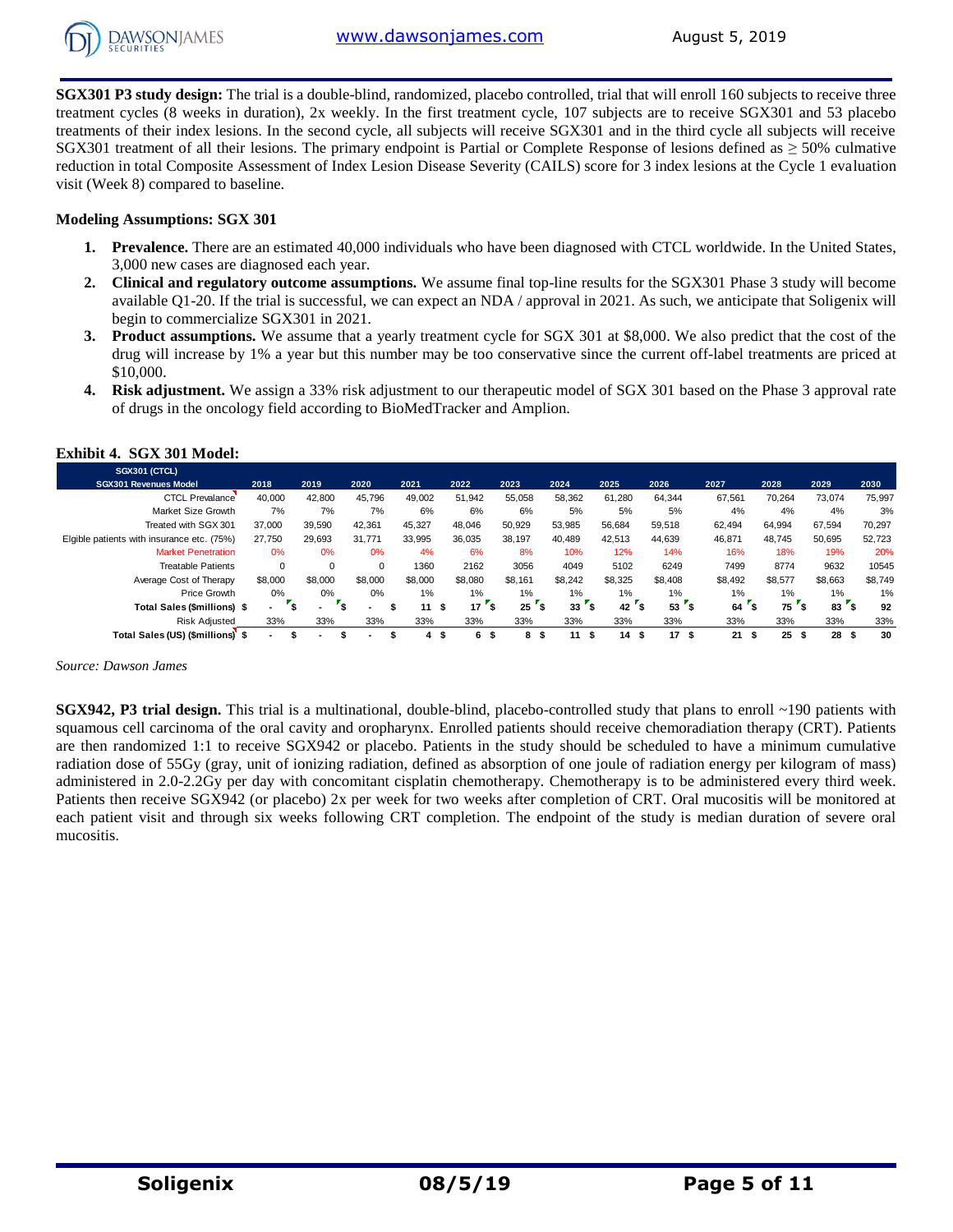

#### **Modeling Assumptions: SGX 942 (Dusquetide)**

- 1. **Prevalence.** Oral Mucositis affects over 180,000 head and neck cancer patients worldwide. We expect that the number of patients with this condition can continue to grow by 1% annually.
- 2. **Clinical and regulatory outcome assumptions.** We assume that the company can complete their Phase 3 study no later than 1H-20. We expect an NDA submission in 2020 with approval and marketing by 2021. For Europe, we assume approval a year later in 2022.
- 3. **Product assumptions.** We assume the cost of a yearly treatment cycle is \$6,000.
- 4. **Risk adjustment.** We assign a 33% risk adjustment to our therapeutic model of SGX942 based on the Phase 3 approval rate of drugs in the field of oncology according to BioMedTracker and Amplion.

#### **Exhibit 5. SGX 942 Model:**

| SGX942 (Mucositis)                         |          |         |          |         |          |         |           |           |                 |         |         |         |            |
|--------------------------------------------|----------|---------|----------|---------|----------|---------|-----------|-----------|-----------------|---------|---------|---------|------------|
| SGX942 Revenues Model U.S.                 | 2018     | 2019    | 2020     | 2021    | 2022     | 2023    | 2024      | 2025      | 2026            | 2027    | 2028    | 2029    | 2030       |
| Head and neck cancer                       | 180.000  | 181.800 | 183.618  | 185.454 | 187.309  | 189.182 | 191.074   | 192.984   | 194.914         | 196,863 | 198.832 | 200.820 | 202,829    |
| Market Size Growth                         | 1%       | 1%      | 1%       | 1%      | $1\%$    | 1%      | 1%        | 1%        | $1\%$           | 1%      | 1%      | 1%      | 1%         |
| <b>Treated with Radiation</b>              | 166.500  | 168.165 | 169.847  | 171.545 | 173.261  | 174.993 | 176.743   | 178.511   | 180.296         | 182.099 | 183.920 | 185.759 | 187,616    |
| Elgible patients with insurance etc. (75%) | 124.875  | 126.124 | 127.385  | 128.659 | 129.945  | 131.245 | 132.557   | 133.883   | 135.222         | 136.574 | 137.940 | 139.319 | 140,712    |
| <b>Market Penetration</b>                  | 0%       | 0%      | 0%       | 5%      | 7%       | 10%     | 15%       | 20%       | 25%             | 30%     | 33%     | 33%     | 34%        |
| <b>Treatable Patients</b>                  | $\Omega$ | 0       | $\Omega$ | 6433    | 9096     | 13124   | 19884     | 26777     | 33805           | 40972   | 45520   | 45975   | 47842      |
| Average Cost of Therapy                    | \$6,000  | \$6,000 | \$6,000  | \$6,000 | \$6,000  | \$6,000 | \$6,000   | \$6,000   | \$6,000         | \$6,000 | \$6,000 | \$6,000 | \$6,000    |
| Price Growth                               | $0\%$    | 0%      | 0%       | 0%      | 0%       | $0\%$   | $0\%$     | 0%        | $0\%$           | 0%      | $0\%$   | $0\%$   | 0%         |
| Total Sales (\$millions) \$                | ۰        | ″∽      |          | 39      | $557$ \$ | 79      | \$<br>119 | 161       | <b>s</b><br>203 | 246     | 273     | 276     | ٠\$<br>287 |
| <b>Risk Adiusted</b>                       | 33%      | 33%     | 33%      | 33%     | 33%      | 33%     | 33%       | 33%       | 33%             | 33%     | 33%     | 33%     | 33%        |
| Total Sales (US) (\$millions) \$           | ۰.       |         |          | 13      | 18<br>э  | 26<br>S | 39<br>S   | 53<br>- 5 | 67<br>S<br>л    | 81      | 90      | 91<br>S | 95<br>- 5  |

| SGX942 (Mucositis)                         |         |                     |             |                          |                 |            |                |                  |                  |                  |         |                           |         |
|--------------------------------------------|---------|---------------------|-------------|--------------------------|-----------------|------------|----------------|------------------|------------------|------------------|---------|---------------------------|---------|
| SGX942 Revenues Model EU.                  | 2018    | 2019                | 2020        | 2021                     | 2022            | 2023       | 2024           | 2025             | 2026             | 2027             | 2028    | 2029                      | 2030    |
| Head and neck cancer                       | 180,000 | 181,800             | 183,618     | 185.454                  | 187.309         | 189,182    | 191,074        | 192,984          | 194.914          | 196,863          | 198,832 | 200,820                   | 202,829 |
| Market Size Growth                         | 1%      | $1\%$               | 1%          | 1%                       | 1%              | 1%         | 1%             | 1%               | $1\%$            | 1%               | 1%      | 1%                        | 1%      |
| <b>Treated with Radiation</b>              | 166.500 | 168,165             | 169,847     | 171,545                  | 173.261         | 174,993    | 176,743        | 178.511          | 180.296          | 182,099          | 183,920 | 185,759                   | 187,616 |
| Elgible patients with insurance etc. (75%) | 124,875 | 126,124             | 127,385     | 128,659                  | 129,945         | 131,245    | 132,557        | 133,883          | 135,222          | 136,574          | 137,940 | 139,319                   | 140,712 |
| <b>Market Penetration</b>                  | 0%      | 0%                  | 0%          | 0%                       | 5%              | 9%         | 12%            | 15%              | 18%              | 21%              | 24%     | 27%                       | 30%     |
| <b>Treatable Patients</b>                  | 0       | $\mathbf 0$         | $\mathbf 0$ | $\mathbf 0$              | 6497            | 11812      | 15907          | 20082            | 24340            | 28681            | 33106   | 37616                     | 42214   |
| Average Cost of Therapy                    | \$6,000 | \$6,000             | \$6,000     | \$6,000                  | \$6,000         | \$6,000    | \$6,000        | \$6,000          | \$6,000          | \$6,000          | \$6,000 | \$6,000                   | \$6,000 |
| Price Growth                               | 0%      | $0\%$               | $0\%$       | $0\%$                    | $0\%$           | 0%         | $0\%$          | 0%               | $0\%$            | 0%               | $0\%$   | $0\%$                     | 0%      |
| Total Sales (\$millions) \$                | . .     | "s<br>$\sim$        |             |                          | 39 <sup>5</sup> | 71         | <b>S</b><br>95 | $^{\sim}$<br>120 | 146 <sup>5</sup> | 172 <sup>5</sup> | 199     | $\mathbf{s}$<br>$226$ $s$ | 253     |
| <b>Risk Adjusted</b>                       | 33%     | 33%                 | 33%         | 33%                      | 33%             | 33%        | 33%            | 33%              | 33%              | 33%              | 33%     | 33%                       | 33%     |
| Total Sales (EU) (\$millions) \$           |         | S<br>$\blacksquare$ |             | $\overline{\phantom{a}}$ | 13S<br>ж        | 23         | 31<br>\$       | 40 \$<br>- \$    | 48 \$            | 57 \$            | 66      | 74 \$<br>- \$             | 84      |
|                                            |         |                     |             |                          |                 |            |                |                  |                  |                  |         |                           |         |
| Total Sales (WW) (\$millions) \$           |         |                     |             | 13                       | 31<br>S         | - \$<br>49 | 71<br>\$       | 93<br>- \$       | 115S<br>-55      | 138 \$           | 156     | - \$<br>166 \$            | 178     |
| Source: Dawson James                       |         |                     |             |                          |                 |            |                |                  |                  |                  |         |                           |         |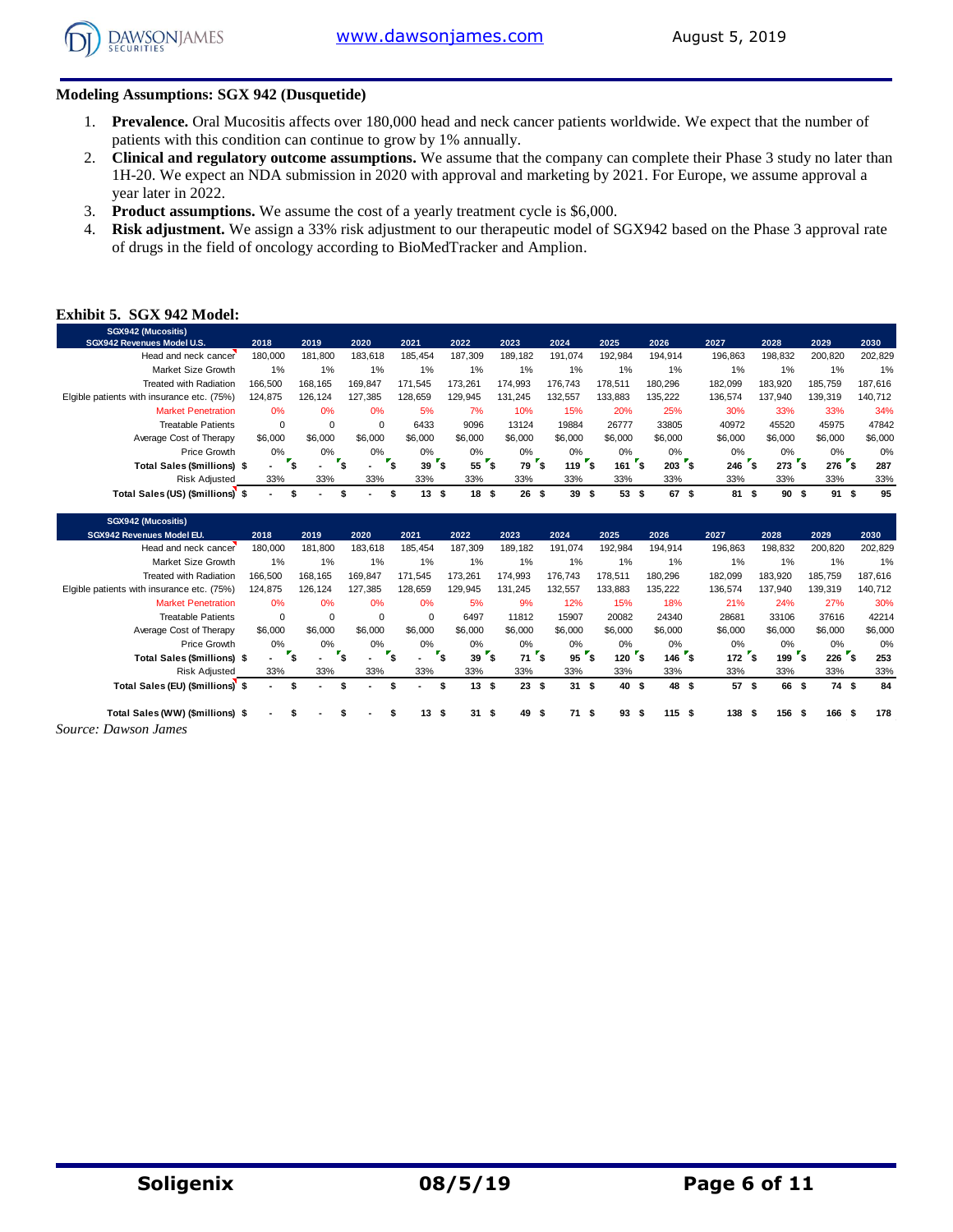

**Valuation.** Our valuation methodology begins with our projected revenues from our product models. We apply assumptions for the timing of approval, launch dates, and product attributes to estimate revenues. These estimates feed into our income statement through the year 2030. Our therapeutic models include a probability of success factor or risk rate of 33% based on the success of Phase 3 drugs in the oncology industry as stated by BioMedTracker and Amplion. The result of these projections is then fed into our income statement projections. Our price target is derived from an equal-weighted average of free cash flow to the firm (FCFF), discounted EPS (EPS), and sum-of-the-parts (SOP) models. For companies that have a strong foundation with established products and revenues (visible earnings) we typically discount 10% while emerging growth companies like Soligenix which are not yet profitable we use our maximum risk rate of 30%. The result is rounded to the nearest whole number. Our share count is based on the outyear (2030) and assumes additional capital raises (dilution). This methodology results in a price target of \$3.00.

#### **Exhibit 6. FCFF Model**

**DCF Valuation Using FCF (mln):** 

| Price Target \$ |  |
|-----------------|--|
| 'ea             |  |

| noi tainnin anns i a' fuith. |                      |           |       |        |                          |        |        |         |         |         |         |         |
|------------------------------|----------------------|-----------|-------|--------|--------------------------|--------|--------|---------|---------|---------|---------|---------|
| units ('000 - Cnd\$)         | 2019E                | 2020E     | 2021E | 2022E  | 2023E                    | 2024E  | 2025E  | 2026E   | 2027E   | 2028E   | 2029E   | 2030E   |
| EBIT                         | (10, 332)            | (10, 539) | 3,945 | 22,012 | 40,660                   | 62,284 | 84,482 | 107,354 | 130,931 | 150,115 | 161,148 | 175,035 |
| Tax Rate                     | 15%                  | 20%       | 25%   | 30%    | 34%                      | 34%    | 34%    | 34%     | 34%     | 34%     | 34%     | 34%     |
| $EBIT(1-t)$                  | (8, 782)             | (8, 431)  | 2,959 | 15,409 | 26,836                   | 41,107 | 55,758 | 70,853  | 86,414  | 99,076  | 106,358 | 115,523 |
| CapEx                        |                      |           |       |        | $\overline{\phantom{a}}$ |        |        |         |         |         |         |         |
| Depreciation                 | 117                  | 122       | 129   | 135    | 142                      | 149    | 156    | 164     | 172     | 181     | 190     | 199     |
| Change in NWC                |                      |           |       |        |                          |        |        |         |         |         |         |         |
| FCF                          | (8,666)              | (8,308)   | 3,087 | 15,544 | 26,978                   | 41,256 | 55,914 | 71,017  | 86,587  | 99,257  | 106,548 | 115,723 |
| PV of FCF                    | (8,666)              | (6, 391)  | 1,827 | 7,075  | 9,446                    | 11,111 | 11,584 | 11,318  | 10,615  | 9,360   | 7,729   | 6,457   |
|                              |                      |           |       |        |                          |        |        |         |         |         |         |         |
| Discount Rate                | 30%                  |           |       |        |                          |        |        |         |         |         |         |         |
| Long Term Growth Rate        | 1%                   |           |       |        |                          |        |        |         |         |         |         |         |
| <b>Terminal Cash Flow</b>    | 403,034              |           |       |        |                          |        |        |         |         |         |         |         |
| Terminal Value YE2020        | 22,489               |           |       |        |                          |        |        |         |         |         |         |         |
| <b>NPV</b>                   | 93,953               |           |       |        |                          |        |        |         |         |         |         |         |
| NPV-Debt                     | 1,583                |           |       |        |                          |        |        |         |         |         |         |         |
| Shares out (thousands)       | 37,471               | 2030E     |       |        |                          |        |        |         |         |         |         |         |
| NPV Per Share                | $\overline{2}$<br>\$ |           |       |        |                          |        |        |         |         |         |         |         |
| Source: Dawson James         |                      |           |       |        |                          |        |        |         |         |         |         |         |

#### **Exhibit 7. Discounted EPS Model**

| <b>Current Year</b>      | 2019       |
|--------------------------|------------|
| Year of EPS              | 2030       |
| <b>Earnings Multiple</b> | 10         |
| Discount Factor          | 30%        |
| <b>Selected Year EPS</b> | \$<br>3.09 |
| <b>NPV</b>               | \$<br>1.72 |
| Source: Daw son James    |            |

| Current Year          |     | 2019 |          |     |         | Discount Rate and Earnings Multiple Varies, Year is Constant |          |        |            |      |
|-----------------------|-----|------|----------|-----|---------|--------------------------------------------------------------|----------|--------|------------|------|
| Year of EPS           |     | 2030 |          |     |         |                                                              | 2030 EPS |        |            |      |
| Earnings Multiple     |     | 10   |          | 1.7 | 5%      | 10%                                                          | 15%      | 20%    | 25%        | 30%  |
|                       |     |      | Earnings |     |         |                                                              |          |        |            |      |
| Discount Factor       |     | 30%  | Multiple |     | \$0.00  | \$0.00                                                       | \$0.00   | \$0.00 | $$0.00$ \$ |      |
| Selected Year EPS     | \$. | 3.09 |          |     | \$4.77  | \$2.86                                                       | \$1.75   | \$1.10 | $$0.70$ \$ | 0.46 |
| <b>NPV</b>            | s.  | 1.72 |          | 10  | \$9.54  | \$5.72                                                       | \$3.51   | \$2.20 | $$1.40$ \$ | 0.91 |
| Source: Daw son James |     |      |          | 15  | \$14.31 | \$8.58                                                       | \$5.26   | \$3.29 | $$2.10$ \$ | 1.37 |
|                       |     |      |          | 20  | \$19.08 | \$11.44                                                      | \$7.02   | \$4.39 | $$2.80$ \$ | 1.82 |
|                       |     |      |          | 25  | \$23.85 | \$14.30                                                      | \$8.77   | \$5.49 | $$3.50$ \$ | 2.28 |
|                       |     |      |          | 30  | \$28.62 | \$17.16                                                      | \$10.52  | \$6.59 | $$4.21$ \$ | 2.73 |
|                       |     |      |          | 35  | \$33.39 | \$20.02                                                      | \$12.28  | \$7.69 | $$4.91$ \$ | 3.19 |

#### **Exhibit 8. Sum of the Parts Model**

| Source: Dawson James                     |       |               |                |           |                 |          |  |  |  |  |
|------------------------------------------|-------|---------------|----------------|-----------|-----------------|----------|--|--|--|--|
| <b>Exhibit 8. Sum of the Parts Model</b> |       |               |                |           |                 |          |  |  |  |  |
| Soligenix Inc. Sum of the Parts          | LT Gr | Discount Rate | Yrs. to Mkt    | % Success | Peak Sales MM's | Term Val |  |  |  |  |
| SGX301 (CTCL)                            | $1\%$ | 30%           | $\overline{2}$ | 65%       | \$200           | \$690    |  |  |  |  |
| <b>NPV</b>                               |       |               |                |           |                 | \$2.83   |  |  |  |  |
| SGX942 (Oral Mucositis)                  | $1\%$ | 30%           | 3              | 55%       | \$100           | \$345    |  |  |  |  |
| <b>NPV</b>                               |       |               |                |           |                 | \$0.92   |  |  |  |  |
| Pipeline                                 | $1\%$ | 30%           | 6              | 15%       | \$400           | \$1,379  |  |  |  |  |
| <b>NPV</b>                               |       |               |                |           |                 | \$0.46   |  |  |  |  |
| <b>Net Margin</b>                        |       |               |                |           |                 | 40%      |  |  |  |  |
| <b>MM Shrs OS</b>                        |       |               |                |           |                 | 37       |  |  |  |  |
| <b>Total</b>                             |       |               |                |           |                 | \$4      |  |  |  |  |
| Source: Dawson James                     |       |               |                |           |                 |          |  |  |  |  |

*Source: Dawson James*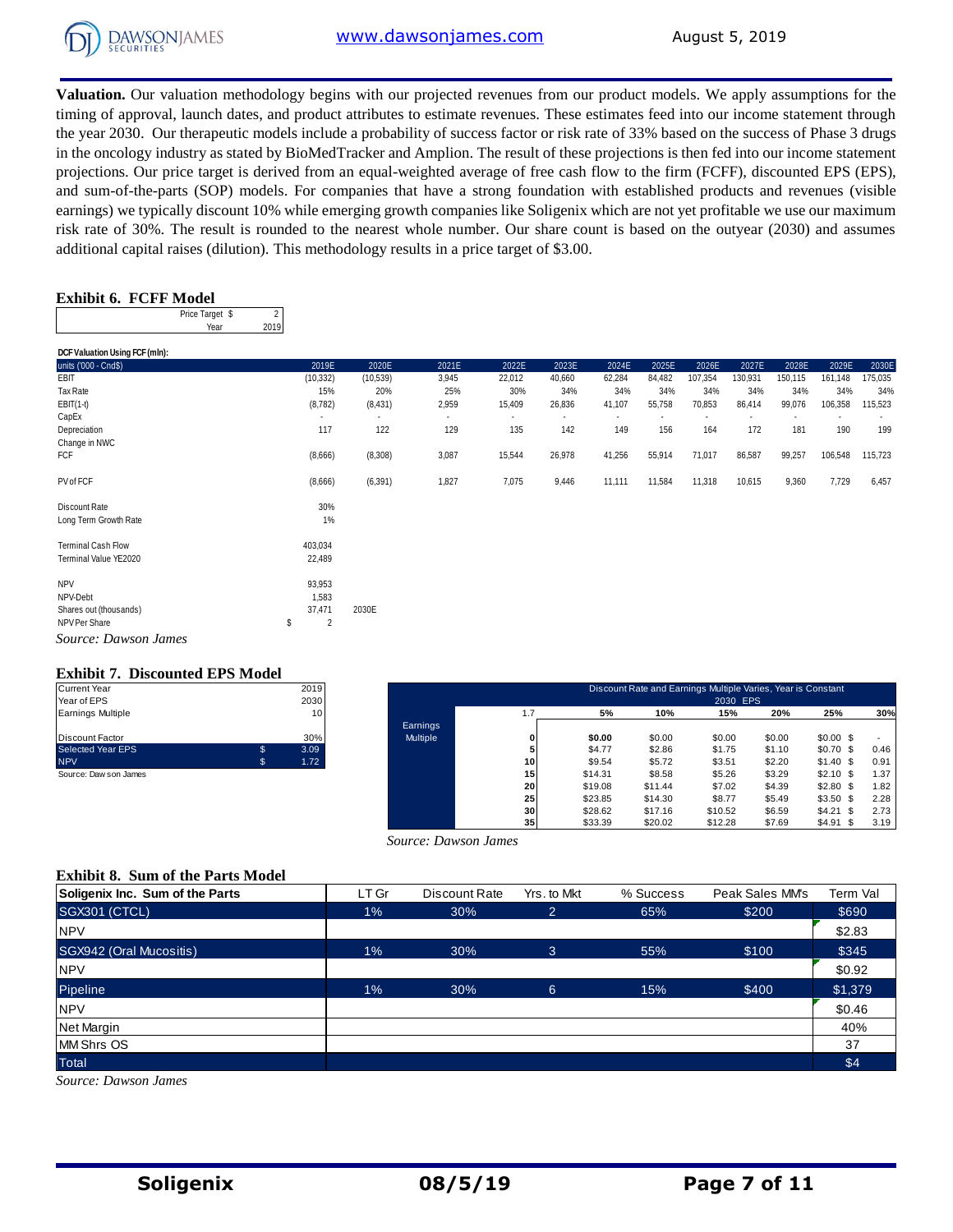



#### **Risk Analysis**

In addition to the typical risks associated with development stage specialty pharmaceutical companies, potential risks specific to Soligenix are as follows:

**Clinical Trial Risk.** There can be no assurances that the outcome of the current trials is successful.

**Commercial risk.** Fluorescent Light Activated Synthetic Hypericin represents a new paradigm in the treatment of CTCL. Adoption may take longer than expected.

**Employee risk.** Soligenix Inc. has an experienced management team in their president and CEO, CFO, CSO, and CMO. Soligenix plans to bring their proposed products to market in the next two years. The success of the company may depend on the experience, abilities and continued services of its senior officers, sales staff, and key scientific personnel.

**Financial risk.** Soligenix is not a profitable company. While the company has a cash balance at this time, it's likely that they will need to raise additional capital continue to fund operations through NDA application and approval. There are no assurances that the company will be able to successfully raise capital and do so on favorable terms.

**Intellectual property risk.** The company may have to defend its patents and technical know-how, and there can be no assurances that the patents will not be infringed upon or will be held as valid if challenged, and the company may infringe on third party's patents.

**Partnership risks**. Soligenix depends on government funding for the public health solutions program. This funding can be canceled at any time.

**Regulatory risk**. Soligenix must be able to obtain NDA approval before commercial sales of their products can commence in the United States. The timing of these approvals is uncertain. Additionally, the government's biodefense priority might change affecting the commercial development of RiVax.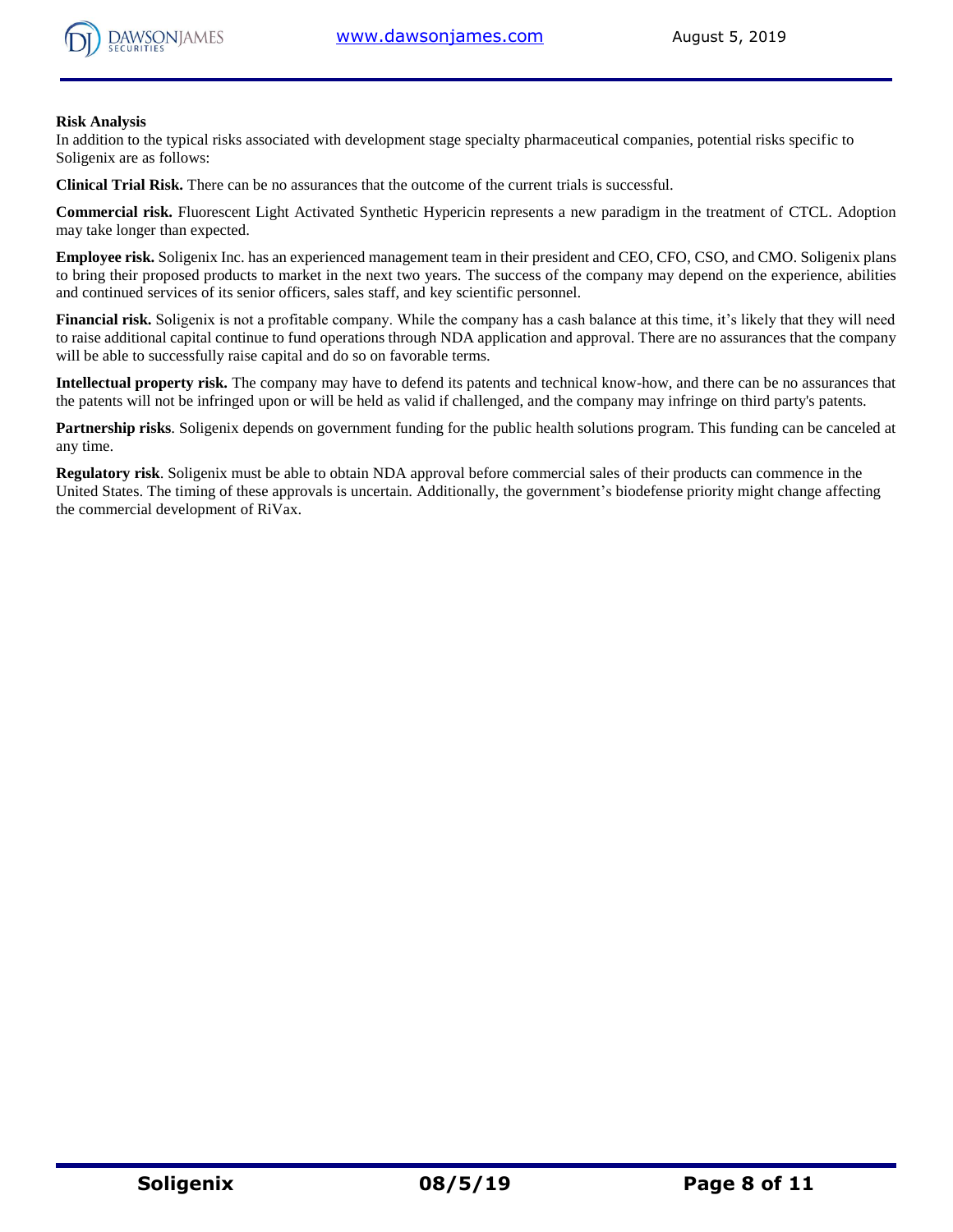

#### **Exhibit 9. Income Statement**

| Soligenix Inc: YE Dec. 31                                    | <b>1Q18A</b>    | 2Q18A           | 3Q18A           | 4Q18A           | 2018A            | 1Q19A           | 2Q19E     | 3Q19E 4Q19E         |           | 2019E       | 2020E     | 2021E           | 2022E           | 2023E           | 2024E            | 2025E            | 2026E             | 2027E             | 2028E             | 2029E             | 2030E             |
|--------------------------------------------------------------|-----------------|-----------------|-----------------|-----------------|------------------|-----------------|-----------|---------------------|-----------|-------------|-----------|-----------------|-----------------|-----------------|------------------|------------------|-------------------|-------------------|-------------------|-------------------|-------------------|
| Revenue (\$000)<br>SGX942 (Mucositis) (WW)<br><b>SGX-301</b> |                 |                 |                 |                 |                  |                 |           |                     |           | ٠<br>$\sim$ |           | 13,123<br>3.699 | 31,811<br>5.940 | 50,871<br>8.479 | 73,013<br>11.347 | 95,592<br>14,440 | 118,617<br>17,865 | 142.092<br>21.653 | 160,396<br>25,587 | 170,527<br>28.370 | 183,714<br>31,368 |
| <b>Total Product Sales</b>                                   |                 |                 |                 |                 |                  |                 |           |                     |           |             |           | 16.822          | 37.750          | 59.349          | 84.359           | 110.032          | 136.482           | 163.744           | 185.984           | 198.897           | 215,082           |
| % Cho                                                        |                 |                 |                 |                 |                  |                 |           |                     |           |             |           |                 |                 |                 |                  |                  |                   |                   |                   |                   |                   |
| License Revenue                                              | 777             | 1.368           | 1.064           | 756             | 3,965            | 640             |           |                     |           |             |           |                 |                 |                 |                  |                  |                   |                   |                   |                   |                   |
| <b>Grant Revenue</b>                                         | 342             | 358             | 317             | 259             | 1.276            | 505             |           |                     |           |             |           |                 |                 |                 |                  |                  |                   |                   |                   |                   |                   |
| <b>Cost of Grant Revenue</b>                                 | (979)           | (1, 494)        | (1.237)         | (888)           | (4.598)          | (928)           |           |                     |           |             |           |                 |                 |                 |                  |                  |                   |                   |                   |                   |                   |
| % Sequential Growth                                          |                 |                 |                 |                 |                  |                 |           |                     |           |             |           |                 |                 |                 |                  |                  |                   |                   |                   |                   |                   |
| <b>Total Revenues</b>                                        | 141             | 232             | 144             | 127             | 644              | 217             |           | 14.                 | <b>A</b>  | a.          |           | 16,822          | 37,750          | 59,349          | 84,359           | 110,032          | 136,482           | 163,744           | 185,984           | 198,897           | 215,082           |
| <b>Expenses</b>                                              |                 |                 |                 |                 |                  |                 |           |                     |           |             |           |                 |                 |                 |                  |                  |                   |                   |                   |                   |                   |
| Cost of Goods Sold & Acquired in Process R&D                 |                 |                 |                 |                 |                  |                 |           |                     |           |             |           | 1,682           | 3,775           | 5.935           | 8.436            | 11,003           | 13,648            | 16,374            | 18,598            | 19,890            | 21,508            |
| COGS % Sales                                                 |                 |                 |                 |                 |                  |                 |           |                     |           |             | 10%       | 10%             | 10%             | 10%             | 10%              | 10%              | 10%               | 10%               | 10%               | 10%               | 10%               |
| Research and development                                     | 1,803           | 1.170           | 1,395           | 2,382           | 6,751            | 1.643           | 1,655     | 1.700               | 1,725     | 6,723       | 6,857     | 6.994           | 7,134           | 7,277           | 7,423            | 7,571            | 7,722             | 7,877             | 8,034             | 8,195             | 8,359             |
| R&D % Rev's                                                  |                 |                 |                 |                 |                  |                 |           |                     |           |             |           |                 |                 |                 |                  |                  |                   |                   |                   |                   |                   |
| G&A                                                          | 732             | 651             | 668             | 902             | 2,952            | 874             | 900       | 920                 | 915       | 3,609       | 3,681     | 3,755           | 3,830           | 3,907           | 3,985            | 4,065            | 4.146             | 4,229             | 4,313             | 4,400             | 4,488             |
| G&A                                                          |                 |                 |                 |                 |                  |                 |           |                     |           |             |           |                 |                 |                 |                  |                  |                   |                   |                   |                   |                   |
| Stock-based compensation - R&D                               |                 |                 |                 |                 |                  |                 |           |                     |           |             |           |                 |                 |                 |                  |                  |                   |                   |                   |                   |                   |
| Stock-based compensation - G&A                               |                 |                 |                 |                 |                  |                 |           |                     |           |             |           |                 |                 |                 |                  |                  |                   |                   |                   |                   |                   |
| Non-GAAP, Adi                                                |                 |                 |                 |                 |                  |                 |           |                     |           |             |           |                 |                 |                 |                  |                  |                   |                   |                   |                   |                   |
| <b>Total expenses</b>                                        | 2.535           | 1.821           | 2.063           | 3.284           | 9.703            | 2.517           | 2.555     | 2.620               | 2,640     | 10.332      | 10.539    | 12,432          | 14.739          | 17.119          | 19.843           | 22.639           | 25.516            | 28,480            | 30.946            | 32.484            | 34,355            |
| Oper. Inc. (Loss)                                            | (2, 394)        | (1,589)         | (1,919)         | (3, 157)        | (9,059)          | (2, 300)        | (2, 555)  | (2,620)             | (2.640)   | (10, 332)   | (10, 539) | 4.390           | 23,011          | 42.231          | 64.516           | 87.393           | 110,966           | 135,264           | 155,038           | 166.412           | 180,727           |
| <b>Oper Margin</b><br>Interest Income                        | <b>NM</b><br>17 | <b>NM</b><br>33 | <b>NM</b><br>57 | <b>NM</b><br>52 | <b>NM</b><br>159 | <b>NM</b><br>50 | <b>NM</b> | <b>NM</b>           | <b>NM</b> | <b>NM</b>   | <b>NM</b> |                 |                 |                 |                  |                  |                   |                   |                   |                   |                   |
| Interest expense                                             |                 |                 |                 |                 |                  |                 |           |                     |           |             |           |                 |                 |                 |                  |                  |                   |                   |                   |                   |                   |
| Other Income (expense)                                       |                 |                 |                 |                 |                  |                 |           |                     |           |             |           |                 |                 |                 |                  |                  |                   |                   |                   |                   |                   |
| Change in fair value of warrant liability                    |                 |                 |                 |                 |                  |                 |           |                     |           |             |           |                 |                 |                 |                  |                  |                   |                   |                   |                   |                   |
| Pre-tax income                                               | (2,377)         | (1.556)         | (1,862)         | (3, 105)        | (8,900)          | (2.250)         | (2, 555)  | (2,620)             | (2,640)   | (10, 332)   | (10, 539) | 4,391           | 23,011          | 42,231          | 64,517           | 87.394           | 110.966           | 135,265           | 155.038           | 166,413           | 180,728           |
| <b>Pretax Margin</b>                                         | <b>NM</b>       | <b>NM</b>       | <b>NM</b>       | <b>NM</b>       | <b>NM</b>        | <b>NM</b>       | <b>NM</b> | <b>NM</b>           | <b>NM</b> | <b>NM</b>   | <b>NM</b> | -0              |                 |                 |                  |                  |                   |                   |                   |                   |                   |
| Income Tax (Benefit)                                         |                 |                 |                 | <b>.</b>        |                  | ÷               | (383)     | (393)               | (396)     | (1, 172)    | (2, 108)  | 1,098           | 6,904           | 14,359          | 21,936           | 29,715           | 37,729            | 45,991            | 52,714            | 56,581            | 61,448            |
| <b>Tax Rate</b>                                              | 0%              | 0%              | 0%              | 0 <sup>0</sup>  | 0%               | 0%              | 15%       | 15%                 | 15%       | 15%         | 20%       | 25%             | 30%             | 34%             | 349              | 34%              | 34%               | 349               | 34%               | 349               | 34%               |
| <b>GAAP Net Income (loss)</b>                                | (2,377)         | (1,556)         | (1,862)         | (3, 105)        | (8,900)          | (2,250)         | (2, 172)  | (2, 244)<br>(2,227) |           | (8,893)     | (8,431)   | 3,293           | 16,109          | 27,874          | 42,583           | 57,682           | 73,239            | 89,277            | 102,327           | 109,834           | 119,282           |
| <b>GAAP-EPS</b>                                              | (0.27)          | (0.18)          | (0.11)          | (0.24)          | (0.79)           | (0.12)          | (0.12)    | (0.12)              | (0.12)    | (0.48)      | (0.32)    | 0.13            | 0.59            | 0.99            | 1.45             | 1.88             | 2.30              | 2.69              | 2.96              | 3.06              | 3.19              |
| Non GAAP EPS (dil)                                           | (0.27)          | (0.18)          | (0.11)          | (0.24)          | (0.30)           | (0.09)          | (0.12)    | (0.12)              | (0.12)    | (0.45)      | (0.32)    | 0.13            | 0.59            | 0.99            | 1.45             | 1.88             | 2.30              | 2.69              | 2.96              | 3.06              | 3.19              |
| Wotd Avo Shrs (Bas) - '000s                                  | 8.735           | 8.743           | 17.495          | 13,178          | 13,178           | 18,079          | 18,260    | 18,627<br>18.442    |           | 18,352      | 24.675    | 26.190          | 27.253          | 28,360          | 29,511           | 30.709           | 31,956            | 33,254            | 34,604            | 36,009            | 37.471            |
| Wgtd Avg Shrs (Dil) - '000s                                  | 8,735           | 8,743           | 17,495          | 13,178          | 13,178           | 18,079          | 18,260    | 18,627<br>18,442    |           | 18,352      | 24.675    | 26,190          | 27,253          | 28,360          | 29,511           | 30,709           | 31,956            | 33,254            | 34,604            | 36,009            | 37,471            |

*Source: Dawson James and Company Reports*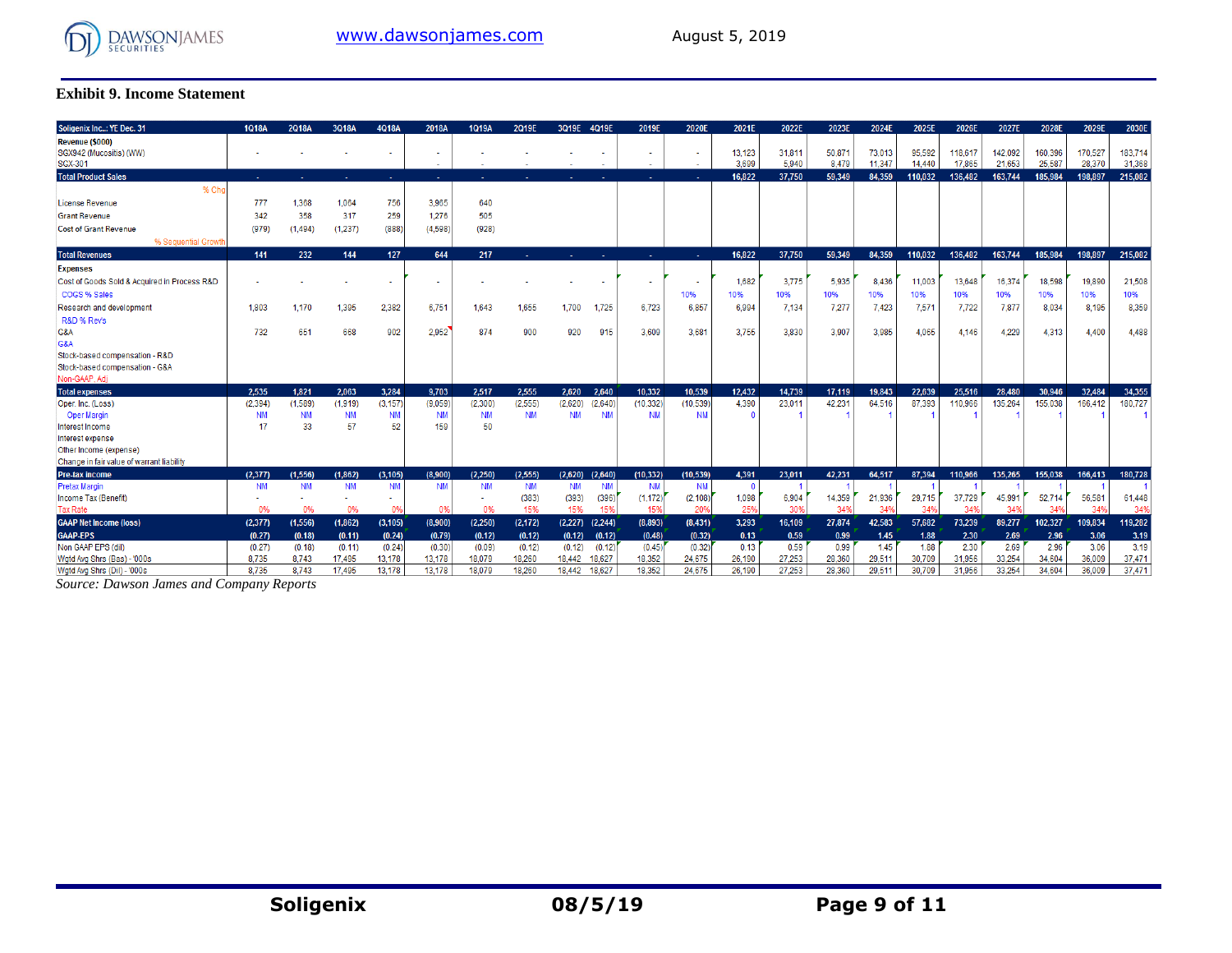

#### **Important Disclosures:**



Price target and rating changes over the past three years: Initiated – Buy – August 5, 2019 – Price Target \$3.00

Dawson James Securities, Inc. (the "Firm") is a member of the Financial Industry Regulatory Authority ("FINRA") and the Securities Investor Protection Corporation ("SIPC").

The Firm does not make a market in the securities of the subject company(s). The Firm has NOT engaged in investment banking relationships with SNGX in the prior twelve months, as a manager or co-manager of a public offering and has NOT received compensation resulting from those relationships. The Firm may seek compensation for investment banking services in the future from the subject company(s). The Firm has NOT received any other compensation from the subject company(s) in the last 12 months for services unrelated to managing or co-managing of a public offering.

Neither the research analyst(s) whose name appears on this report nor any member of his (their) household is an officer, director or advisory board member of these companies. The Firm and/or its directors and employees may own securities of the company(s) in this report and may increase or decrease holdings in the future. As of July 31, 2019, the Firm as a whole did not beneficially own 1% or more of any class of common equity securities of the subject company(s) of this report. The Firm, its officers, directors, analysts or employees may effect transactions in and have long or short positions in the securities (or options or warrants related to those securities) of the company(s) subject to this report. The Firm may affect transactions as principal or agent in those securities.

Analysts receive no direct compensation in connection with the Firm's investment banking business. All Firm employees, including the analyst(s) responsible for preparing this report, may be eligible to receive non-product or service specific monetary bonus compensation that is based upon various factors, including total revenues of the Firm and its affiliates as well as a portion of the proceeds from a broad pool of investment vehicles consisting of components of the compensation generated by investment banking activities, including but not limited to shares of stock and/or warrants, which may or may not include the securities referenced in this report.

Although the statements in this report have been obtained from and are based upon recognized statistical services, issuer reports or communications, or other sources that the Firm believes to be reliable, we cannot guarantee their accuracy. All opinions and estimates included in this report constitute the analyst's judgment as of the date of this report and are subject to change without notice.

#### **Information about valuation methods and risks can be found in the "STOCK VALUATION" and "RISK ANALYSIS" sections of this report.**

The securities of the company discussed in this report may be unsuitable for investors depending on their specific investment objectives and financial position. This report is offered for informational purposes only and does not constitute an offer or solicitation